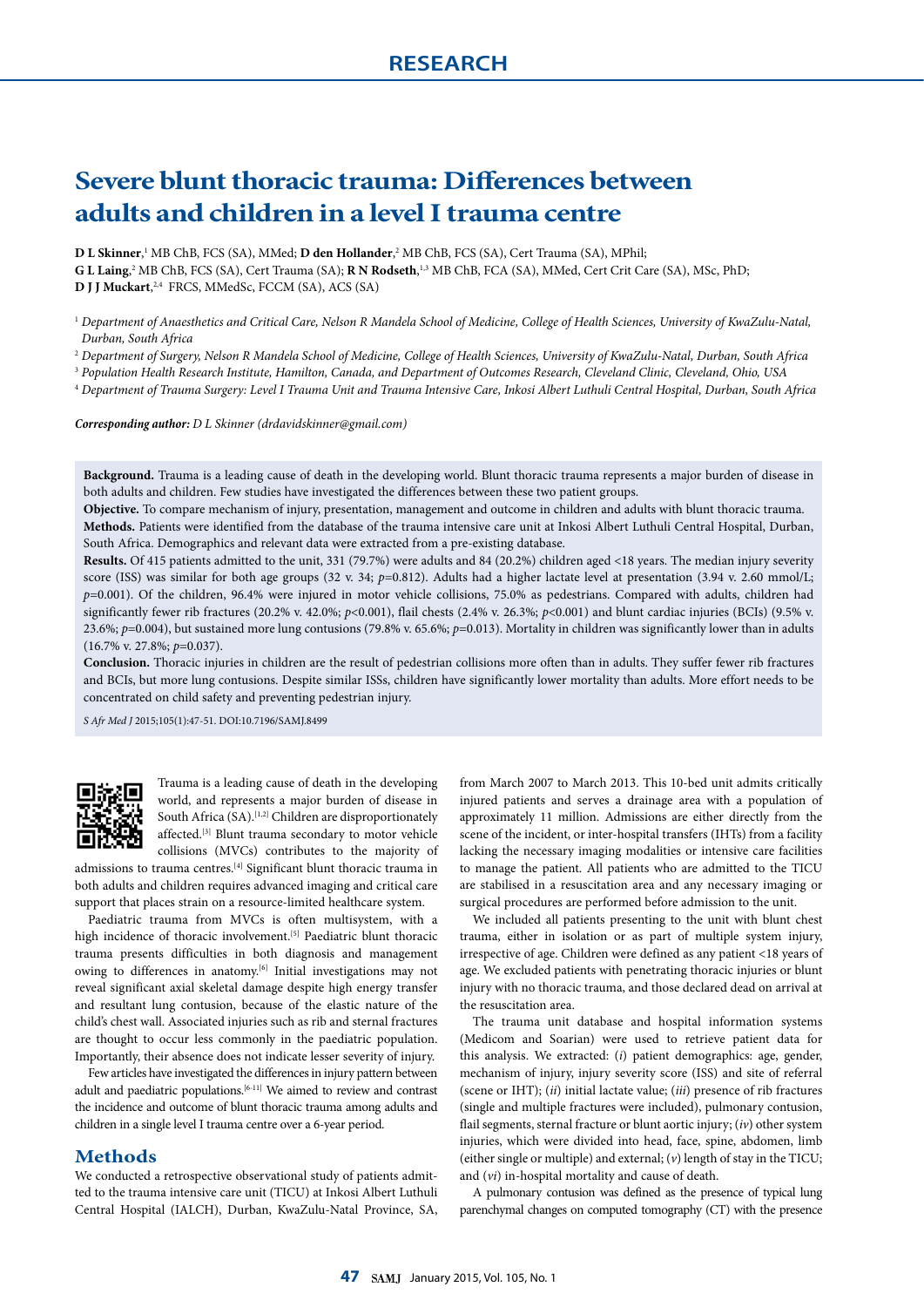of hypoxaemia. A flail chest was defined as two or more rib fractures at two or more places; patients classified as having sustained a flail chest were not included in the rib fracture group.

Blunt cardiac injury (BCI) was defined as the presence of blunt thoracic trauma combined with an elevated serum troponin level; clinical findings of pericardial rupture, cardiac herniation or central tendon rupture; hypotension requiring inotropic support not explained by haemorrhagic, septic or neurogenic shock; and electrocardiographic (ECG) abnormalities or transthoracic echocardiography findings in keeping with BCI. ECG changes recorded included atrial or ventricular dysrhythmias, ST-segment elevation or depression, T-wave inversion or conduction abnormalities. Echocardiography findings recorded included regional wall motion abnormalities, paradoxical septal wall motion, septal wall defects, pericardial collections, chordal or valve rupture, and aortic root dissection.

Patients were stabilised either in theatre or in the resuscitation unit before transfer to the TICU. The need for further imaging was evaluated in all patients and CT scans were performed for suspected great-vessel injury and to identify other system injuries, unless contraindicated. Analgesia was provided in the form of intravenous opiates or paracetamol. Patients with isolated thoracic

injuries not requiring mechanical ventilation received regional analgesia in the form of either a thoracic epidural or a paravertebral block.

The primary aim of this study was to examine the outcomes of critically ill patients with blunt thoracic trauma in terms of TICU mortality and length of stay in the unit. A secondary aim was to describe the types of thoracic trauma in both children and adults and to document their differences.

#### **Statistics**

Means (standard deviations (SDs)) are reported for normally distributed data, and medians and interquartile ranges (IQRs) for data not normally distributed. Ranges are reported for all ages. The  $\chi^2$  test or Fisher's exact test were used for categorical data, and Student's *t*-test and the Mann-Whitney *U*-test for continuous data where appropriate. A *p*-value of <0.05 was considered significant.

### **Results**

Over the 6-year period, 415 patients were admitted with blunt thoracic trauma. Of these 84 were children, of whom 55 were <10 years of age (Fig. 1). While males predominated overall, there were fewer males in the paediatric group. ISSs were similar in the paediatric and adult groups (median 34 (IQR 25 - 41) v. 32 (24 - 41);



*Fig. 1. Age distribution of all patients.*

| Table 1. The demographics of patients admitted to the TICU with blunt chest trauma, 2007 - 2013 |  |
|-------------------------------------------------------------------------------------------------|--|
|-------------------------------------------------------------------------------------------------|--|

| Demographics                                        | <b>Total population</b> | Adult ( $\geq$ 18 years) | Paediatric (<18 years) | $p$ -value |
|-----------------------------------------------------|-------------------------|--------------------------|------------------------|------------|
| Patients, $n$ $(\%)$                                | $N = 415$               | 331 (79.8)               | 84 (20.2)              |            |
| Age (years), mean (SD), range                       | $30.2(16.2), 2 - 84$    | $36.6(12.9), 18 - 84$    | $8.40(4.1), 2 - 17$    |            |
| Male gender, $n$ (%)                                | $N = 293$               | 244 (73.7)               | 49(58.3)               | $0.007*$   |
| ISS, median (IQR)                                   | $32(24-41)$             | $32(24-41)$              | $34(25-41)$            | 0.812      |
| Referral from scene, $n$ (%)                        | 105(25.3)               | 86(26.0)                 | 19(22.6)               | 0.576      |
| Presentation lactate level (mmol/L),<br>mean $(SD)$ | 3.67(3.36)              | 3.94(3.6)                | 2.60(2.1)              | $0.001*$   |

TICU = trauma intensive care unit; SD = standard deviation; ISS = injury severity score; IQR = interquartile range. \**p*<0.05.

#### **Table 2. Mechanism of injury**

| $\sim$ $\sim$                                                                     |                                      |                                       |                                    |            |
|-----------------------------------------------------------------------------------|--------------------------------------|---------------------------------------|------------------------------------|------------|
| Mechanism, $n$ $(\%)$                                                             | <b>Total population</b><br>$(N=415)$ | Adult ( $\geq$ 18 years)<br>$(n=331)$ | Paediatric (<18 years)<br>$(n=84)$ | $p$ -value |
| MVC pedestrian                                                                    | 187(45.1)                            | 124(37.5)                             | 63(75.0)                           | $< 0.001*$ |
| MVC passenger                                                                     | 117(28.2)                            | 100(30.2)                             | 17(20.2)                           | 0.078      |
| MVC driver                                                                        | 72 (17.4)                            | 71(21.5)                              | 1(1.2)                             | $< 0.001*$ |
| Structure collapse/blunt trauma NOS                                               | 17(4.1)                              | 15(4.5)                               | 2(2.4)                             | 0.542      |
| Motorcycle                                                                        | 12(2.9)                              | 12(3.6)                               | 0(0)                               | 0.136      |
| Fall                                                                              | 10(2.4)                              | 9(2.7)                                | 1(1.2)                             | 0.694      |
| $MVC$ = motor vehicle collision; $NOS$ = not otherwise specified.<br>* $p<0.05$ . |                                      |                                       |                                    |            |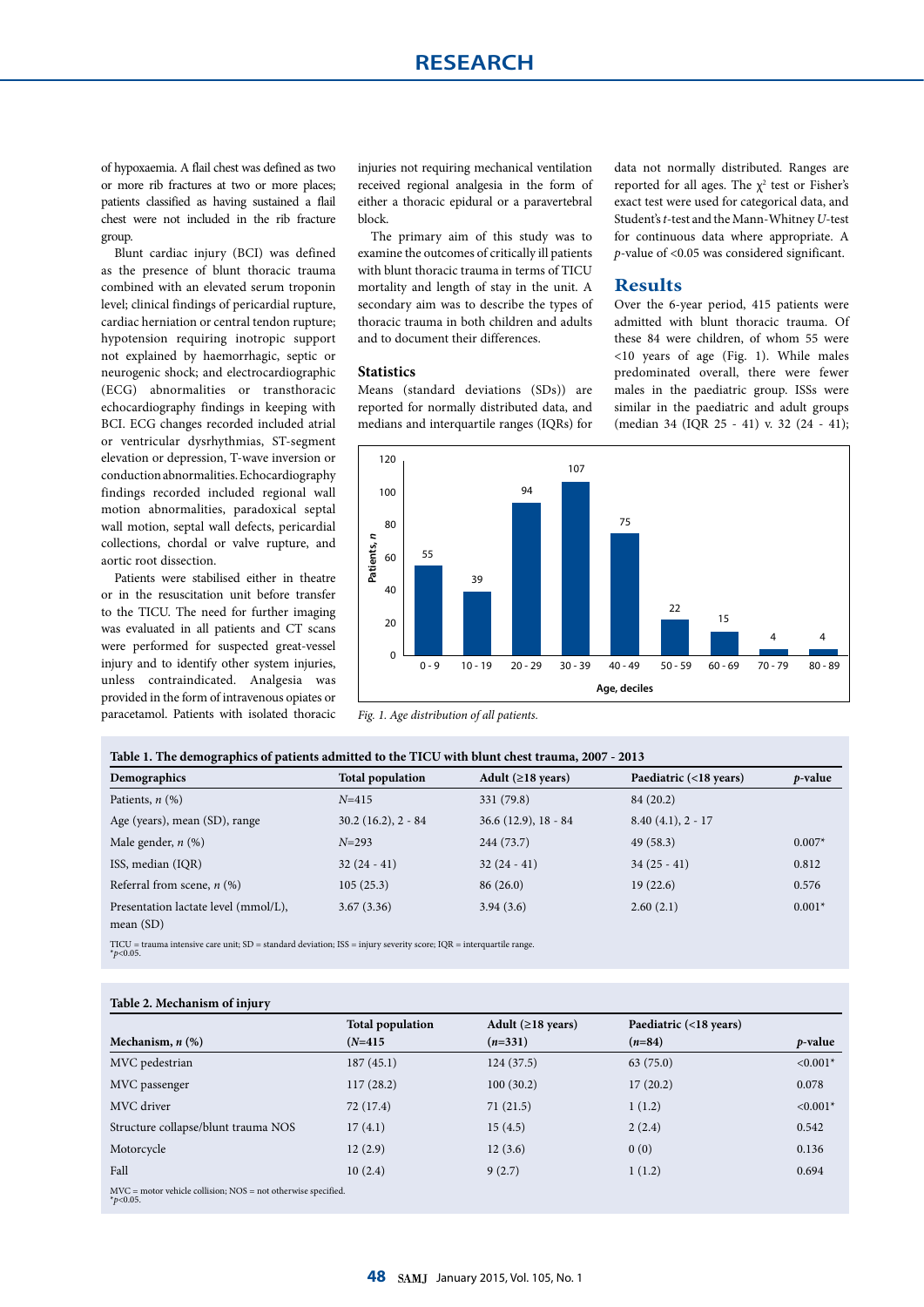*p*=0.812), although the mean (SD) lactate level at presentation was significantly lower in the paediatric population (2.60 (2.06) v. 3.94 (3.57); *p*=0.001) (Table 1).

The commonest mechanism of injury was an MVC, accounting for 93.5% of admissions. The majority of children (75.0%) were injured in pedestrian MVCs. Not surprisingly, there were significantly more adults in the MVC driver category. Very few patients had injuries from structure collapse, assaults, motorcycle accidents or falls (Table 2).

The thoracic injuries seen across the whole group consisted predominantly of pulmonary contusions (68.4%), rib fractures (38.1%) and a surprisingly high number of flail chests (21.4%) and BCIs (20.7%). Sternal fracture was uncommon, with an incidence of 3.1%. Only one child (1.2%) sustained a blunt thoracic aortic injury, which required repair under bypass by the cardiothoracic surgical service (Figs 2 and 3). The incidence of pulmonary contusion was highest in the paediatric



*Fig. 2. CT scan, coronal view, showing rupture of the descending aorta in an 11-year-old child. (CT = computed tomography.)*

![](_page_2_Picture_6.jpeg)

*Fig. 3. CT scan, sagittal view, showing rupture of the descending aorta in the same child. (CT = computed tomography.)*

group, while rib fractures, flail chests and BCIs predominated in the adult group (Table 3).

Among the patients with multiple system injuries, head injuries predominated in the paediatric group (61.9% v. 42.3%; *p*<0.001), while spinal injuries predominated in the adult group (20.2% v. 2.9%; *p*<0.001) (Table 4). Only 31 patients were admitted with isolated thoracic trauma, the majority of patients sustaining injury to two or more systems (Table 5).

The overall mortality rate was 25.5%, but the rate was significantly lower in the paediatric group than in the adult group (16.7% v. 27.8%; *p*=0.037). Length of stay in the TICU was similar in the two groups, with no statistically significant difference (Table 6). There was a significantly higher number of deaths from traumatic brain injury in the paediatric group (42.9 v. 15.2%; *p*=0.024). There were no significant differences in deaths from thoracic or septic complications between adults and children.

#### **Discussion**

Death and disability from trauma in SA is endemic and has been termed the 'malignant epidemic' in previous publications.<sup>[1,2]</sup> SA has a road traffic accident mortality rate of 10.39/100 000 people, according to a study done from 2001 to 2006, with the

| Table 3. Spectrum of thoracic injuries in blunt thoracic trauma                                       |                         |                          |                        |                 |
|-------------------------------------------------------------------------------------------------------|-------------------------|--------------------------|------------------------|-----------------|
|                                                                                                       | <b>Total population</b> | Adult ( $\geq$ 18 years) | Paediatric (<18 years) |                 |
| Injury, $n$ $(\%)$                                                                                    | $(N=415)$               | $(n=331)$                | $(n=84)$               | <i>p</i> -value |
| Rib fractures                                                                                         | 158(38.1)               | 141(42.0)                | 17(20.2)               | $< 0.001*$      |
| Flail chest                                                                                           | 89 (21.4)               | 87(26.3)                 | 2(2.4)                 | $< 0.001*$      |
| Blunt aortic injury                                                                                   | 16(3.9)                 | 15(4.5)                  | 1(1.2)                 | 0.212           |
| Sternal fracture                                                                                      | 13(3.1)                 | 13(3.9)                  | 0(0)                   | 0.080           |
| Blunt cardiac injury                                                                                  | 86 (20.7)               | 78 (23.6)                | 8(9.5)                 | $0.004*$        |
| Pulmonary contusion                                                                                   | 284 (68.4)              | 217(65.6)                | 67(79.8)               | $0.013*$        |
| Numbers add up to > total population owing to multiple thoracic injuries per patient.<br>* $p<0.05$ . |                         |                          |                        |                 |

#### **Table 4. Body regions injured other than thorax**

|                                                                                       | <b>Total population</b> | Adult ( $\geq$ 18 years) | Paediatric (<18 years) |            |  |
|---------------------------------------------------------------------------------------|-------------------------|--------------------------|------------------------|------------|--|
| Body region, $n$ $(\%)$                                                               | $(N=415)$               | $(n=331)$                | $(n=84)$               | $p$ -value |  |
| Head                                                                                  | 192(46.8)               | 140(42.3)                | 52(61.9)               | $0.001*$   |  |
| Face                                                                                  | 61(14.7)                | 50(15.1)                 | 11(13.1)               | 0.732      |  |
| Abdomen                                                                               | 137(33.0)               | 104(31.4)                | 33(39.3)               | 0.194      |  |
| Limb(s)                                                                               | 266(64.1)               | 218(65.9)                | 48(57.1)               | 0.161      |  |
| Spine                                                                                 | 69 (16.6)               | 67(20.2)                 | 2(2.4)                 | $< 0.001*$ |  |
| External                                                                              | 54(13.0)                | 40(12.1)                 | 14(16.7)               | 0.277      |  |
| Numbers add up to > total population owing to multiple system injury.<br>* $p<0.05$ . |                         |                          |                        |            |  |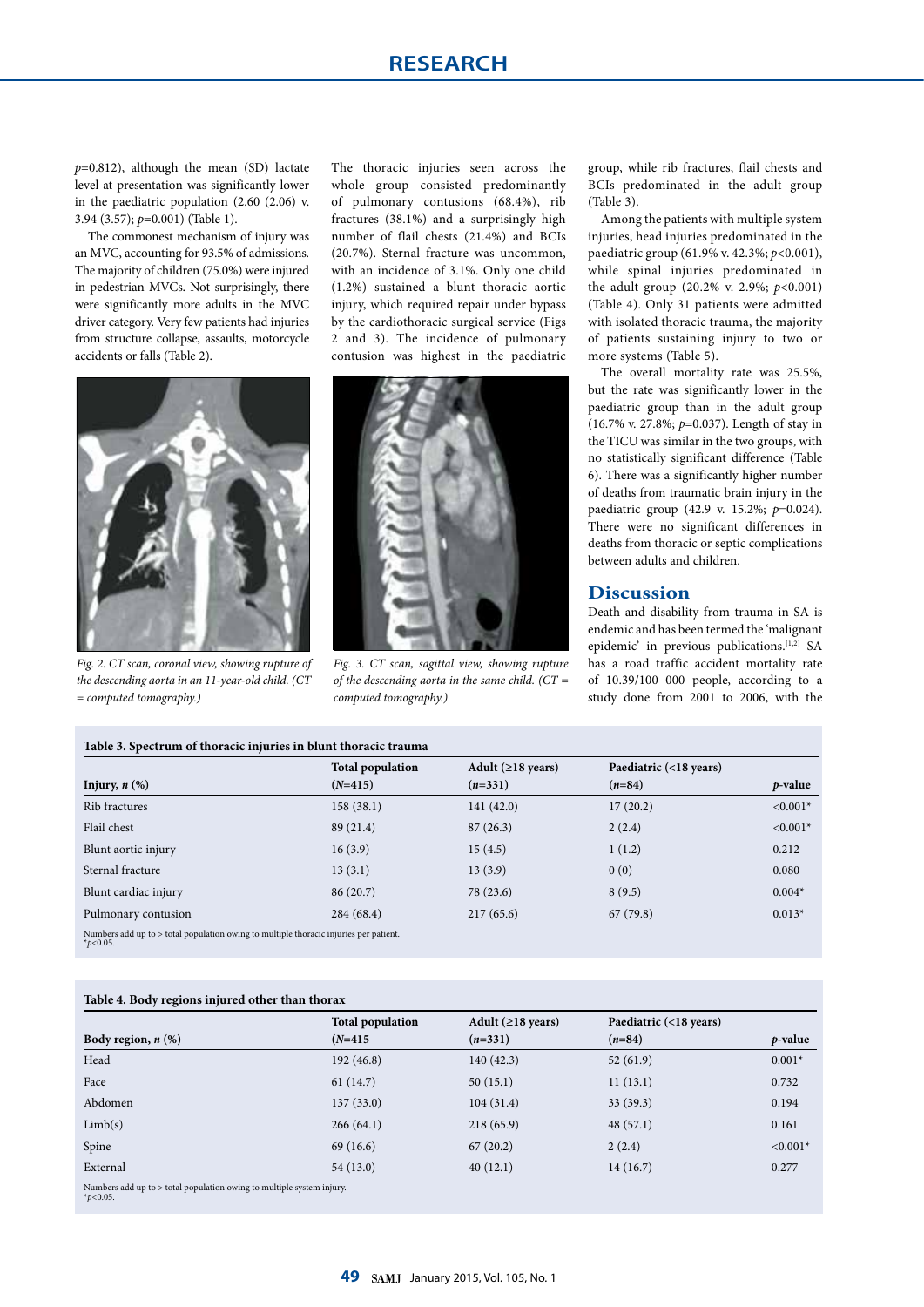| Table 5. Number of body regions injured in addition to thoracic injury |                         |                          |                        |            |  |
|------------------------------------------------------------------------|-------------------------|--------------------------|------------------------|------------|--|
|                                                                        | <b>Total population</b> | Adult ( $\geq$ 18 years) | Paediatric (<18 years) |            |  |
| Body regions $(N)$ , $n$ $(\%)$                                        | $(N=415)$               | $(n=331)$                | $(n=84)$               | $p$ -value |  |
| $0$ – isolated chest                                                   | 31(7.5)                 | 24(7.3)                  | 7(8.3)                 | 0.816      |  |
| 1                                                                      | 118(28.4)               | 96(29.0)                 | 22(26.2)               | 0.685      |  |
| 2                                                                      | 153(36.9)               | 123(37.2)                | 30(35.7)               | 0.899      |  |
| $\overline{3}$                                                         | 95(22.9)                | 73(22.1)                 | 22(26.2)               | 0.467      |  |
| $\overline{4}$                                                         | 17(4.1)                 | 14(4.2)                  | 3(3.6)                 | 1.000      |  |
| $\overline{5}$                                                         | 1(0.2)                  | 1(0.30)                  | 0(0)                   | 1.000      |  |

#### **Table 6. Outcomes of patients with blunt thoracic injury**

|                              | <b>Total population</b> | Adult ( $\geq$ 18 years) | Paediatric (<18 years) |                 |
|------------------------------|-------------------------|--------------------------|------------------------|-----------------|
| Outcome                      | $(N=415)$               | $(n=331)$                | $(n=84)$               | <i>p</i> -value |
| Overall mortality, $n$ (%)   | 106(25.5)               | 92(27.8)                 | 14(16.7)               | $0.037*$        |
| Length of stay, median (IQR) | $11(6-16)$              | $11(6-19)$               | $12(6-19)$             | 0.400           |
| $IOR =$ interquartile range. |                         |                          |                        |                 |

IQR = interquartile range. \**p*<0.05.

peak occurring among young males aged 35 - 49 years. A significant number of children are injured by MVCs: 3.89/100 000 in the 0 - 14-year age group, rising to 9.33/100 000 in the 15 - 24 age group.<sup>[12]</sup> Paediatric trauma has been referred to as 'the neglected childhood killer disease', having significant social, economic and health system impact.<sup>[13]</sup>

In our study, the vast majority of adults and children sustained complex multiple system trauma during MVCs, isolated blunt thoracic trauma being rare. The facilities required to manage such patients are scarce in a resource-constrained healthcare system. Paediatric trauma from pedestrian MVCs is highly preventable.

This study highlights the ongoing challenges faced by emergency care personnel in SA. These include dealing with the high incidence of paediatric trauma, in the face of a relative lack of resources designated specifically for injured children. Shortages in staffing, combined with the high workload experienced in many SA emergency departments, place a great burden on personnel involved in paediatric trauma care. This burden is further exacerbated by the psychological and emotional impact of dealing with severely injured children on a regular basis.

Blunt thoracic trauma has rarely been studied in the paediatric population.<sup>[6-11]</sup> Injury patterns are thought to differ between adults and children.<sup>[14,15]</sup> Our study indeed shows that children are far more likely than adults to sustain head injury together with their thoracic trauma. This finding is probably explained by the proportionally

![](_page_3_Picture_9.jpeg)

*Fig. 4. Supine chest radiograph of a 7-year-old child with blunt thoracic trauma on admission to the TICU. (TICU = trauma intensive care unit.)*

larger head/thoracic ratio in children and their higher incidence of injury in pedestrian MVCs. Children travelling as passengers also remain a vulnerable group: in a recent study, Van Hoving *et al*.<sup>[16]</sup> showed a very low rate of seatbelt use among child passengers in the Cape Town metropole, with compliance as low as 14.4%.

BCI in children is relatively underdiagnosed, owing to difficulties in diagnosis and a lack of clinical suspicion.<sup>[17,18]</sup> We applied clinically relevant criteria to the diagnosis of BCI and found a surprisingly high incidence of 9.5%. This highlights the need for a high index of suspicion for BCI in children with blunt thoracic injuries and other potentially distracting injuries. The long-term sequelae of this injury remain a subject for further investigation.

![](_page_3_Picture_13.jpeg)

*Fig. 5. Axial chest CT scan of the same 7-yearold child, showing extensive bilateral pulmonary contusions and a small anterior pneumothorax not evident on the supine chest radiograph. (CT = computed tomography.)*

Blunt vascular injuries are believed to be uncommon in children, as we found in our patients, but are potentially life threatening.

Pulmonary contusions are similarly notoriously difficult to diagnose. The increased skeletal compliance and absence of rib fractures can make this diagnosis in children particularly difficult. Conventional X-ray imaging can be misleading and the severity of lung contusion unappreciated, especially immediately after the injury, as shown in Figs 4 and 5. In our study, the paediatric group had fewer rib fractures (20.2%) and flail chests (2.4%) than the adult group, but had a far higher incidence of pulmonary contusion (79.8% v. 65.6%; *p*=0.013). This emphasises the fact that absence of rib fractures in injured children does not signal absence of underlying lung contusion, in keeping with other authors' experience.[7]